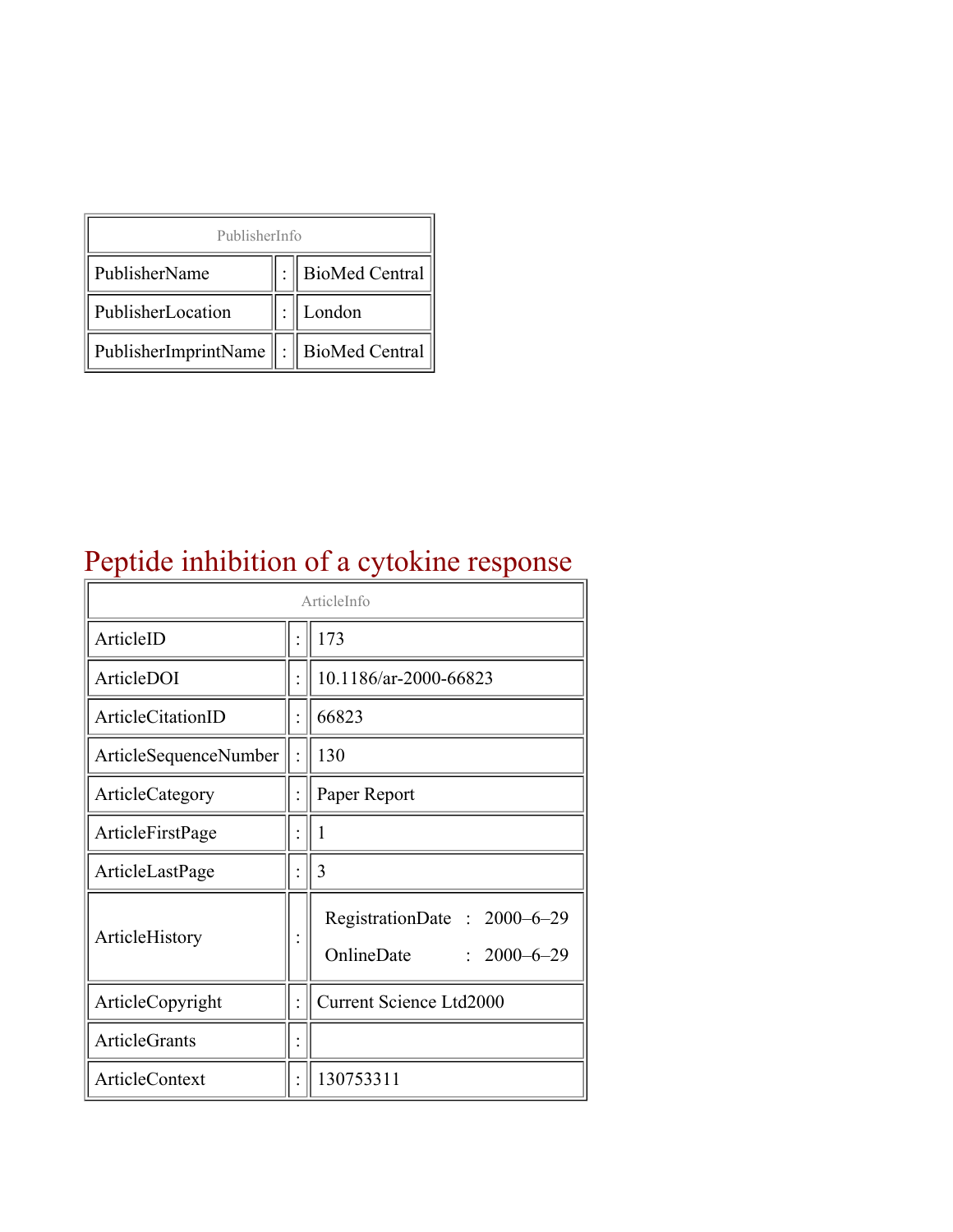Aff1 Imperial College School of Medicine, London

#### <span id="page-1-0"></span>Keywords

Endotoxic shock, IFN-?, NF?B, nuclear import, TNF-a

## Context

Activation of genes encoding tumour necrosis factor (TNF)-a, interferon (IFN)-? or interleukin (IL)-1 in response to pro-inflammatory agonists involves the nuclear translocation of SRTFs such as nuclear factor kappa B (NF?B) or nuclear factor of activated T cells (NFAT), and their subsequent interaction with the promoter region of the specific gene. Disruption of the SRTF signalling pathway would suppress the expression of TNF-a and IFN-?, cytokines that are known to play a key role in the systemic inflammatory response syndrome induced by LPS. A linear peptide (SN50) containing a membrane translocation motif and a nuclear localisation sequence (NLS), derived from the p50-NF?B1 subunit of the transcription factor NF?B, was therefore designed and shown to inhibit the nuclear import of NF?B in human monocytic and murine endothelial cells stimulated with LPS or TNF-a. SN50 also inhibited the expression of downstream SRTF-regulated genes such as cycloxygenase and IL-2 *in vitro* and was shown to interact with a cytoplasmic NLS receptor comprised of the Rch 1/importin (karyopherin)-? heterodimer. To inhibit SRTF mediated inflammatory responses *in vivo* using a cyclic peptide.

## Significant findings

Fluorescence confocal laser scanning microscopy demonstrated intracellular accumulation of the FITC-cSN50 peptide in RAW 264.7 macrophages. The cyclic peptide was 3-10 times more effective than its linear analogue at inhibiting nuclear import of NF?B in LPS-stimulated cells. Nuclear import of activating protein (AP)-1 and NFAT in stimulated Jurkat T cells was also inhibited by the cSN50 peptide. FACS analysis of blood and spleen cells from mice intraperitoneally injected with FITC-cSN50 demonstrated the rapid delivery of the cyclic peptide to these cells. Injection of LPS into animals has previously been shown to lead to an early rise in pro-inflammatory mediators of endotoxic shock such as TNF-&#945, IFN-? and IL-1. In order to test whether cSN50 would inhibit cytokine gene expression *in vivo*, peptide-treated and saline-treated control mice were injected with LPS and plasma levels of cytokines were measured. Increases in both TNF-a and IFN-? following LPS treatment were significantly suppressed by the cSN50 peptide. Injection of cSN50 peptide also significantly increased the survival rate in LPS treated mice. LPS control mice and those injected with a mutated control